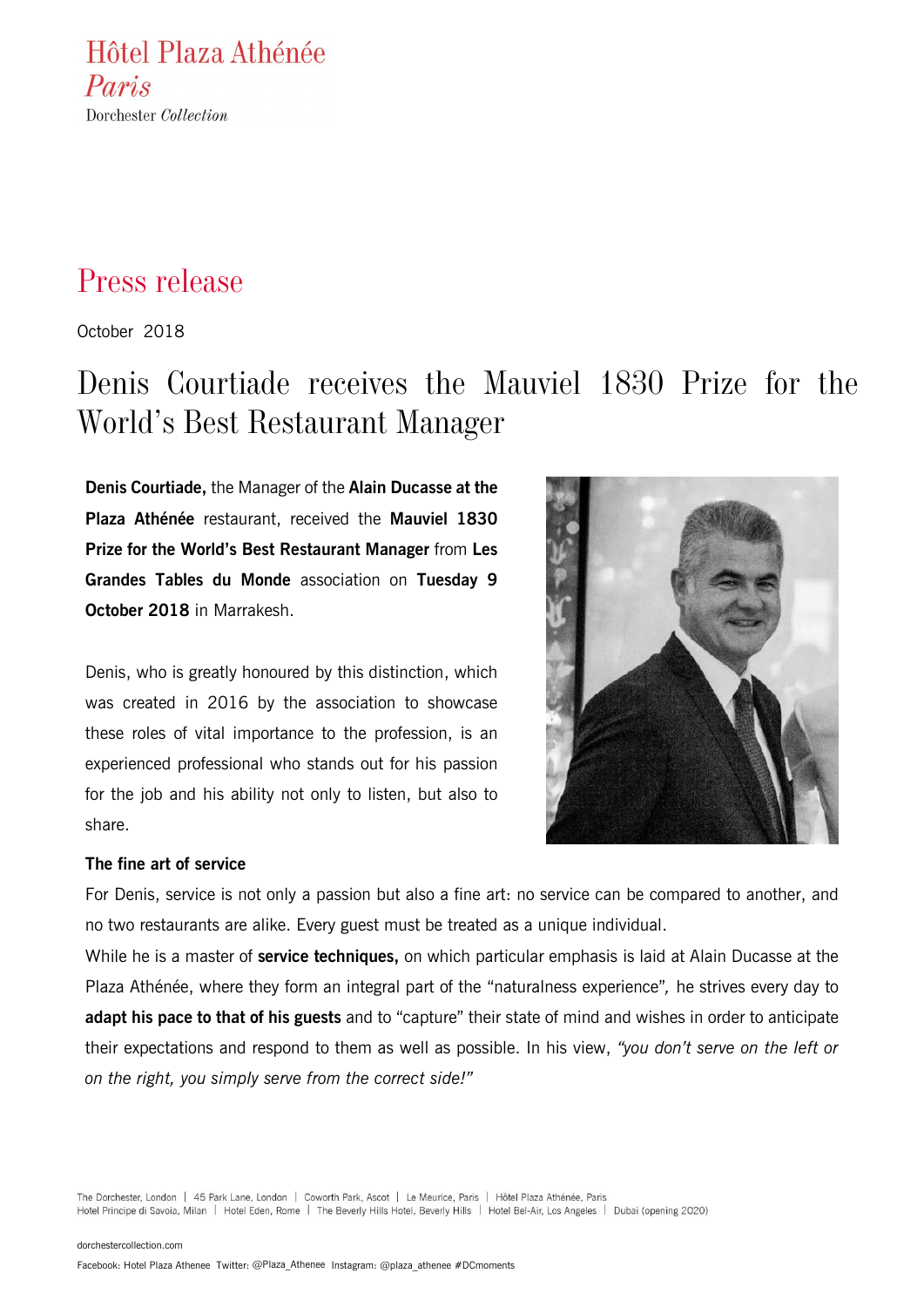# Hôtel Plaza Athénée Paris

Dorchester Collection



### **A man who serves… the Dining Room:**

As part of his mission to convey the respectability of restaurant service professions – in which contact and personal interaction are key – and boost their image, Denis shares and passes on his vision, experience and know-how by talking directly to students at training colleges, with help from teachers who are very much involved *(Lycée H. Friant in Poligny, École Grégoire-Ferrandi, Guillaume Tirel, EPMT, CFA Médéric, Institut Paul Bocuse and many others),* sponsoring hotel promotions, and conducting analysis projects with colleges in order to build a **real bridge between them and "the ground".** In so doing, he aims to support and trigger a wide-ranging rethink of service professions to enable them to reinvent themselves, in turn. Alongside these activities in colleges, he coordinates study and research projects, and in particular, he created the **association "Ô Service – des talents de demain" (1901 Law)** in November 2012. More recently, in 2017, he created an association called **"Service à la française – Trophée du Maître d'Hôtel"**, which is a counterpart to the Bocuse d'Or for hospitality and service professions.

The Mauviel 1830 Prize for the World's Best Restaurant Manager which is awarded to **Denis Courtiade** is particularly important to him now as this distinction serves as validation of the many things he is doing to **boost the image of hospitality in service professions.**

The Dorchester, London | 45 Park Lane, London | Coworth Park, Ascot | Le Meurice, Paris | Hôtel Plaza Athénée, Paris Hotel Principe di Savoia, Milan | Hotel Eden, Rome | The Beverly Hills Hotel, Beverly Hills | Hotel Bel-Air, Los Angeles | Dubai (opening 2020)

[dorchestercollection.com](http://www.dorchestercollection.com/)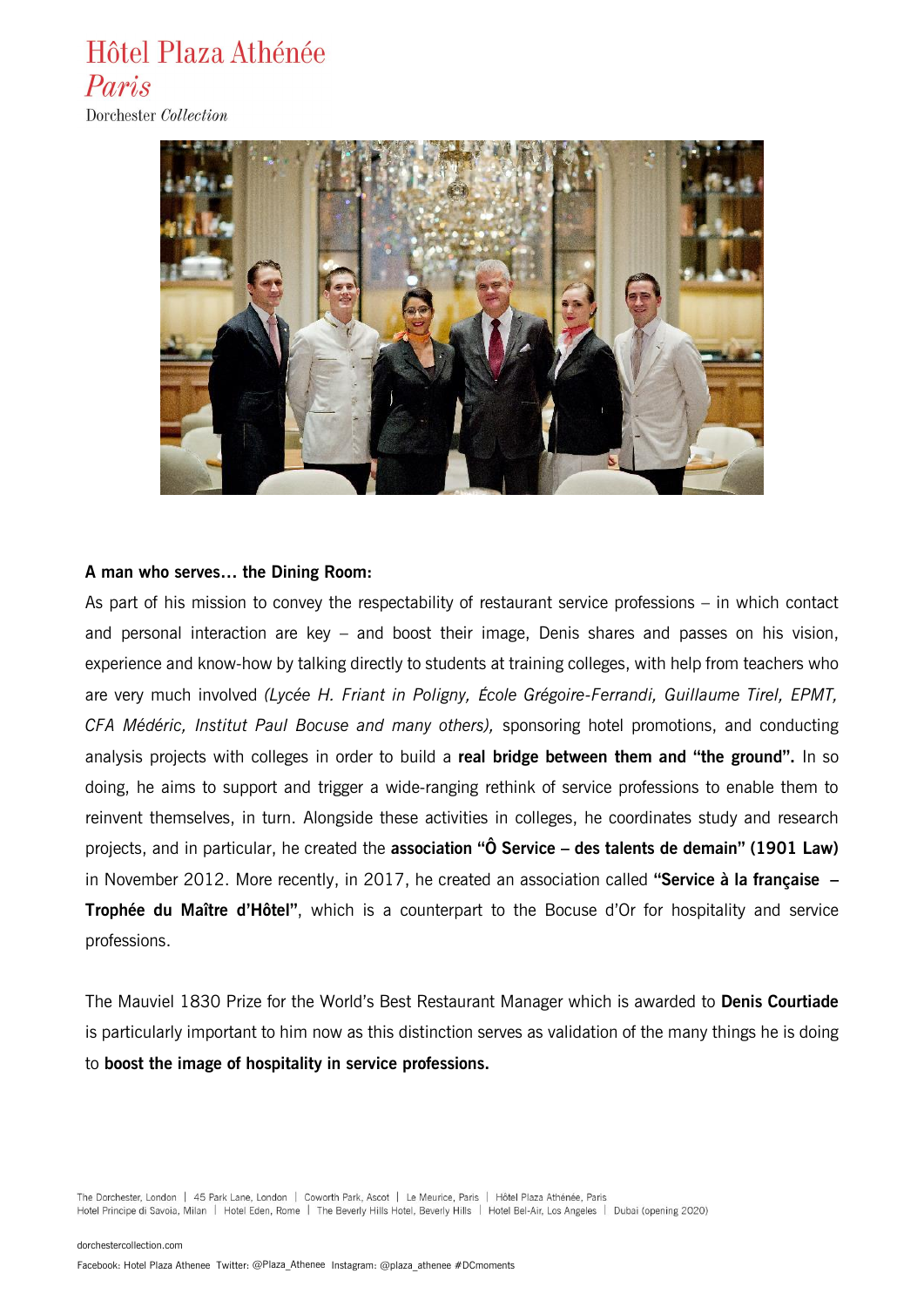# Hôtel Plaza Athénée Paris

Dorchester Collection

## *About the prizes awarded by Les Grandes Tables du Monde*

Les Grandes Tables du Monde, an association which was founded in 1954 and now has 174 member restaurants across all five continents, convened on Tuesday 9 October 2018 to award five trophies to figures in the world of fine dining and the restaurant business:

- the Valrhona Prize for the World's Best Restaurant Pastry Chef
- the Best French Restaurateur Prize
- the Best Foreign Restaurateur Prize
- the Mauviel 1830 Prize for the World's Best Restaurant Manager
- an honorary prize

The **Mauviel 1830 Prize for the World's Best Restaurant Manager in 2018, which goes to Denis Courtiade,** recognises an exceptional career at an establishment which is a member of the association. In awarding this prize, the Members of the Board acclaim his rigour, professionalism and management abilities.



## **About Denis Courtiade:**

The manager of Alain Ducasse at the Plaza Athénée since the restaurant opened in August 2000, **Denis Courtiade**  began his career as an apprentice head waiter. Born into a family of restaurateurs, he decided at the age of 16 to go into patisserie… but since there were no kitchen places available, he joined Auberge des Templiers, a restaurant which offered him a job in its dining room!

After spending some time in England and gaining experience at various Michelin-starred restaurants in the south of France, **Denis** was named the top chef de rang in France in the "Jacquart Trophy", a national competition in Reims, in 1991. The teams at Le Louis XV in Monaco contacted him and he joined the restaurant of the famous chef Alain Ducasse as a chef de rang before becoming second head waiter there.

In 1996, he was involved in the reopening of the "Alain Ducasse at the Hôtel du Parc" restaurant on Avenue Raymond Poincaré which had recently been taken over by Alain Ducasse, who was determined to gain three Michelin stars there. Six months later, this challenge was accomplished.

In **2000,** the Michelin-starred chef established his haute cuisine restaurant at the prestigious Hotel Plaza Athénée, with François Delahaye as its General Manager. Naturally, he asked one of his most loyal members of staff, **Denis Courtiade,** to manage this iconic establishment.

Denis created the association "Ô Service – des talents de demain" in **2012** and the **association "Service à la française – Trophée du Maître d'Hôtel",** a counterpart to the Bocuse d'Or for hospitality and service professions, in 2017.

The Dorchester, London | 45 Park Lane, London | Coworth Park, Ascot | Le Meurice, Paris | Hôtel Plaza Athénée, Paris

Hotel Principe di Savoia, Milan | Hotel Eden, Rome | The Beverly Hills Hotel, Beverly Hills | Hotel Bel-Air, Los Angeles | Dubai (opening 2020)